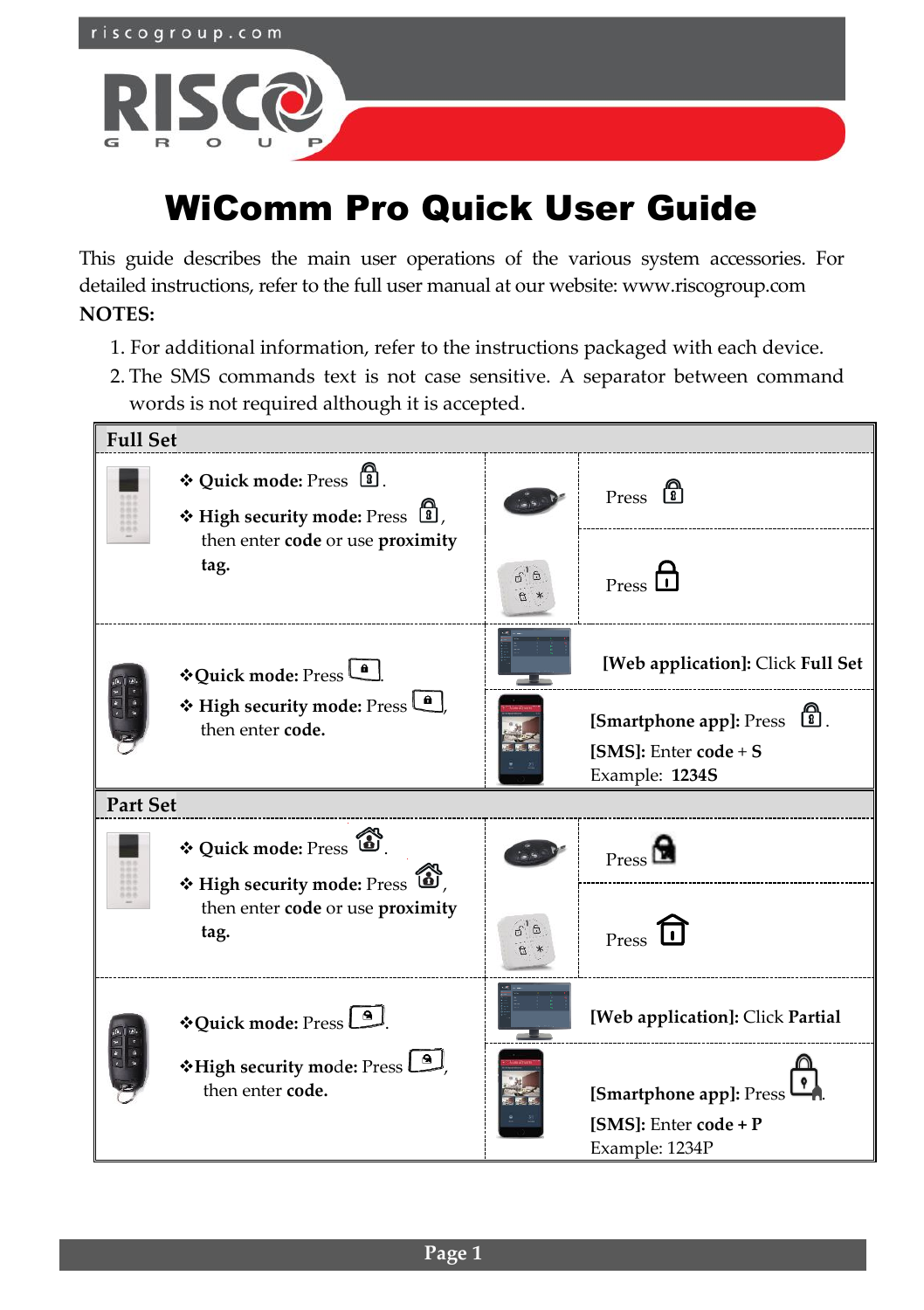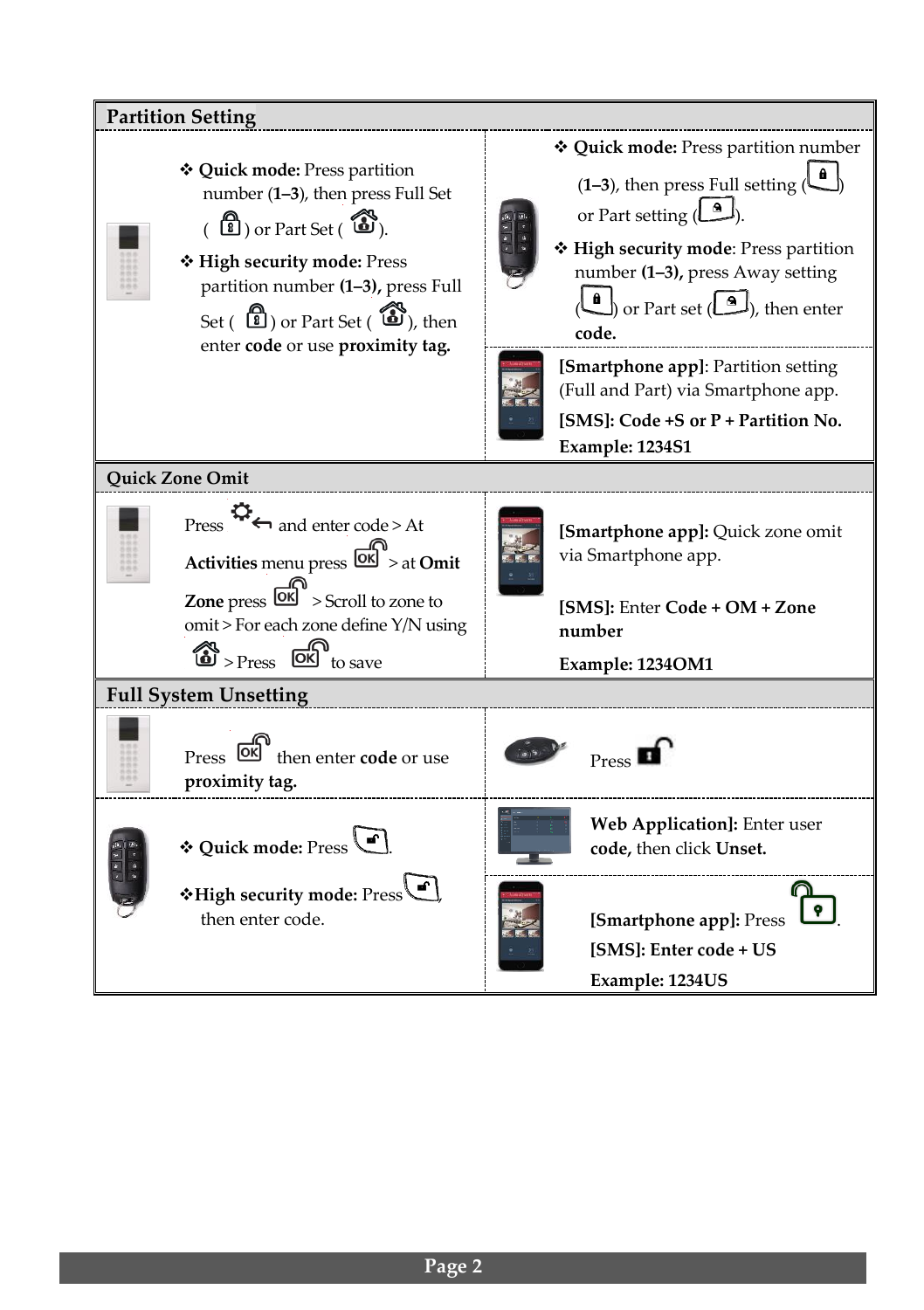| <b>Partition Unsetting</b> |                                                                                                                                                                       |                                |                                                                                                                            |  |  |  |
|----------------------------|-----------------------------------------------------------------------------------------------------------------------------------------------------------------------|--------------------------------|----------------------------------------------------------------------------------------------------------------------------|--|--|--|
|                            | Press partition no. (1-3), press OK<br>Enter code or use proximity tag.                                                                                               |                                | Press $\blacksquare$ (for all assigned<br>partitions)                                                                      |  |  |  |
|                            | * Quick mode: Press partition<br>number $(1-3)$ , then press $\boxed{\blacksquare}$ .<br>*High security mode: Press<br>partition number $(1-3)$ , press<br>enter code |                                | [Smartphone app]: Partition<br>unsetting via Smartphone app.<br>[SMS]: Code + US + Partition<br>number<br>Example: 1234US1 |  |  |  |
|                            | <b>View System Status</b>                                                                                                                                             |                                |                                                                                                                            |  |  |  |
|                            | Press $\overline{Q}$ and hold for 2 seconds<br>and then view status on the LCD<br>display                                                                             |                                | [Smartphone app]: View system<br>status via Smartphone app.<br>[SMS]: Code + ST<br>Example: 1234ST                         |  |  |  |
|                            | <b>View Last Alarm</b>                                                                                                                                                |                                |                                                                                                                            |  |  |  |
|                            | $Press$ $\bigcirc$ and hold for 2 seconds.                                                                                                                            |                                | [Smartphone app]: View last<br>alarm from Event log via [SMS]:<br>$Code + AI$<br>Example: 1234AL                           |  |  |  |
|                            | <b>Police (Panic) Alarm</b>                                                                                                                                           |                                |                                                                                                                            |  |  |  |
|                            | Press and hold $\bigotimes^{\mathbb{Z}}$ and $\bigotimes^{\mathbb{Z}}$<br>simultaneously for 2 seconds                                                                |                                | Press and hold 14 and 2<br>simultaneously.                                                                                 |  |  |  |
|                            |                                                                                                                                                                       |                                | Press small button (if installer<br>defined)                                                                               |  |  |  |
| <b>Fire Alarm</b>          |                                                                                                                                                                       | <b>Emergency/Medical Alarm</b> |                                                                                                                            |  |  |  |
|                            | Press and hold $\bigcirc$ and $\bigcirc$<br>simultaneously for 2 seconds.                                                                                             |                                | Press and hold $\bigcirc$ and $\bigcirc$<br>simultaneously for 2 seconds                                                   |  |  |  |
| <b>System Chime On/Off</b> |                                                                                                                                                                       |                                |                                                                                                                            |  |  |  |
|                            | Press $\bigcirc$ and hold for 2 seconds                                                                                                                               |                                |                                                                                                                            |  |  |  |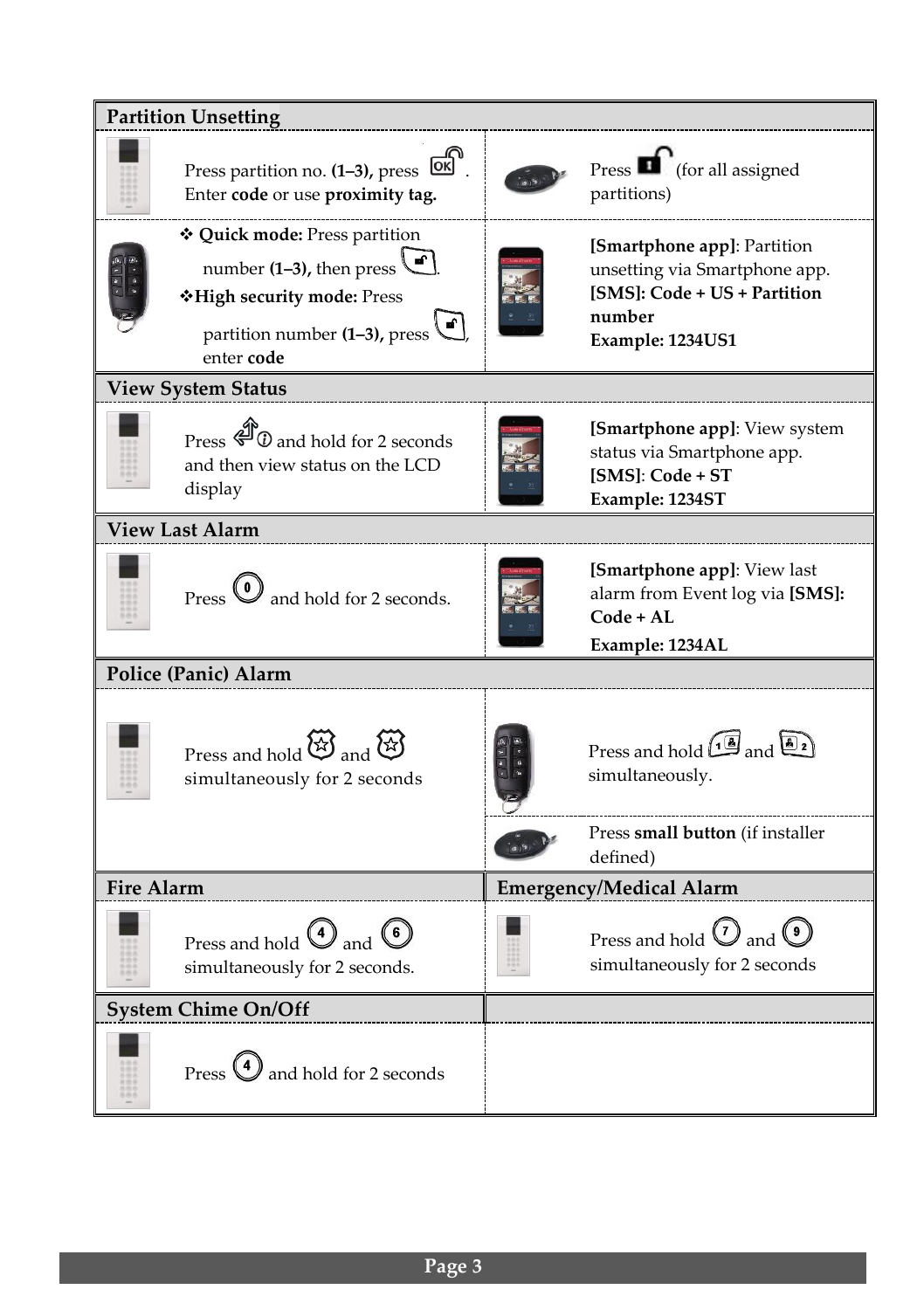

| <b>Sound Indicators</b> |                                                              |  |  |  |  |  |
|-------------------------|--------------------------------------------------------------|--|--|--|--|--|
| Intrusion alarm:        | Continuous, rapid beeping.                                   |  |  |  |  |  |
| Fire alarm:             | Staggered, rapid beeping.                                    |  |  |  |  |  |
| Exit delay:             | Slow buzzer beeps until the Exit Delay time period expires.  |  |  |  |  |  |
| Entry delay:            | Slow buzzer beeps until the Entry Delay time period expires. |  |  |  |  |  |
| Confirm operation:      | 1-second tone.                                               |  |  |  |  |  |
| Reject operation:       | Three rapid error beeps.                                     |  |  |  |  |  |
|                         | 1 sounder chirp = system set                                 |  |  |  |  |  |
| Set/Unset chirp:        | 2 sounder chirps = system is unset                           |  |  |  |  |  |
|                         | 4 sounder chirps = system unset after an alarm               |  |  |  |  |  |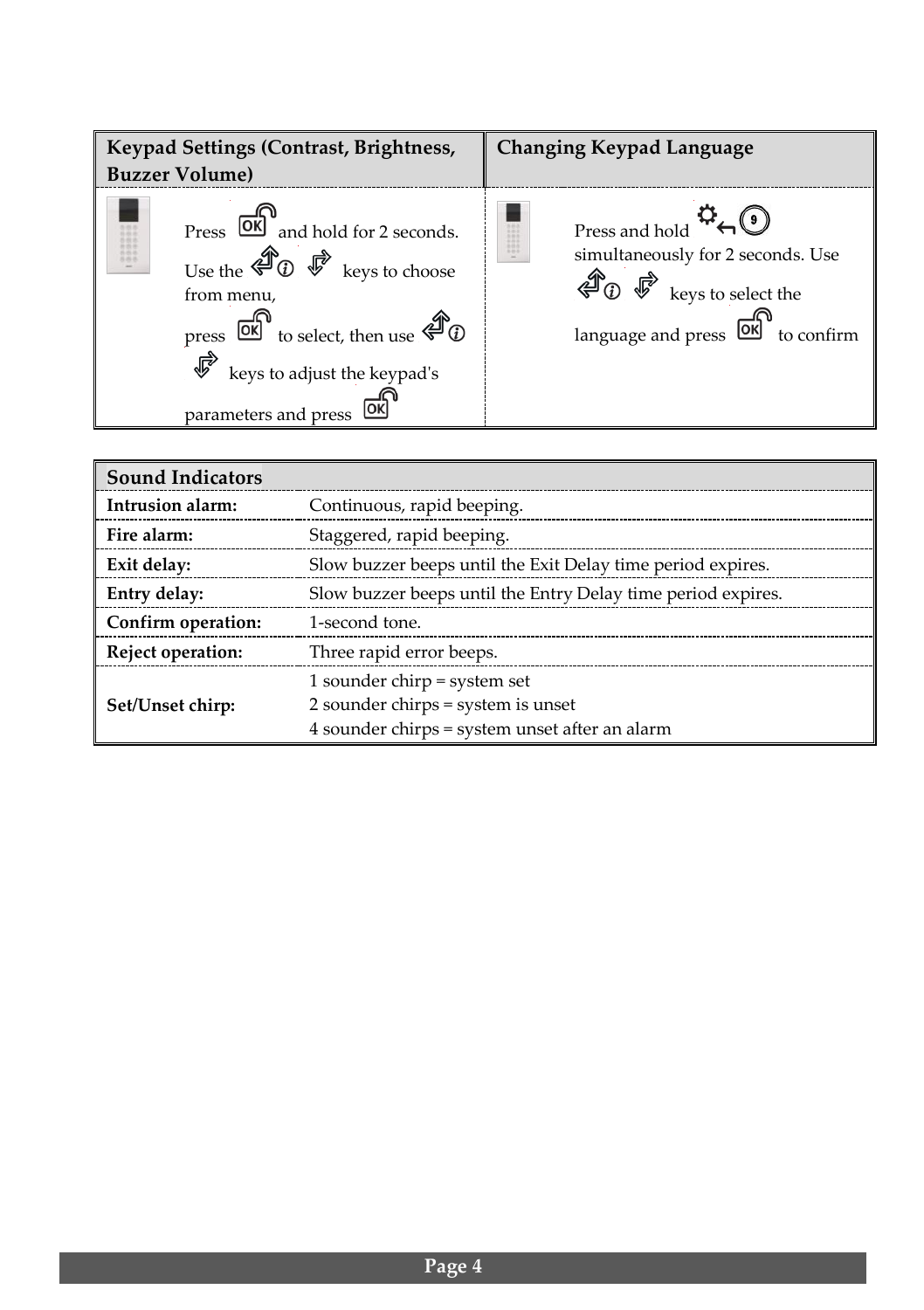| <b>Main Panel Indication LEDs</b> |        |                |                                                  |  |
|-----------------------------------|--------|----------------|--------------------------------------------------|--|
|                                   | Color  | <b>State</b>   | <b>Status</b>                                    |  |
|                                   | Green  | <b>ON</b>      | Power OK                                         |  |
| Power LED                         | Red    | <b>ON</b>      | AC fault                                         |  |
|                                   | Orange | <b>ON</b>      | Battery fault.                                   |  |
|                                   | Red    | <b>ON</b>      | System set (Full<br>or Part)                     |  |
|                                   |        | Rapid flash    | Alarm                                            |  |
|                                   |        | Slow flash     | System is in<br>entry/exit delay                 |  |
|                                   | Green  | <b>ON</b>      | System ready                                     |  |
| <b>Status LED</b>                 |        | Slow flash     | System in Exit<br>delay with front<br>door open  |  |
|                                   | Orange | <b>ON</b>      | System fault                                     |  |
|                                   |        | $\Omega$ ff    | System not ready<br>for setting                  |  |
|                                   | Green  | <b>ON</b>      | GSM/IP OK                                        |  |
|                                   |        | Slow flash     | Cloud connected                                  |  |
|                                   | Orange | Slow flash     | GSM/IP fault                                     |  |
| Communication LED                 | Orange | Slow flash     | Battery<br>Replacement<br>mode (service<br>mode) |  |
| All LEDs                          | Green  | Sequence flash | Wireless Learn<br>mode                           |  |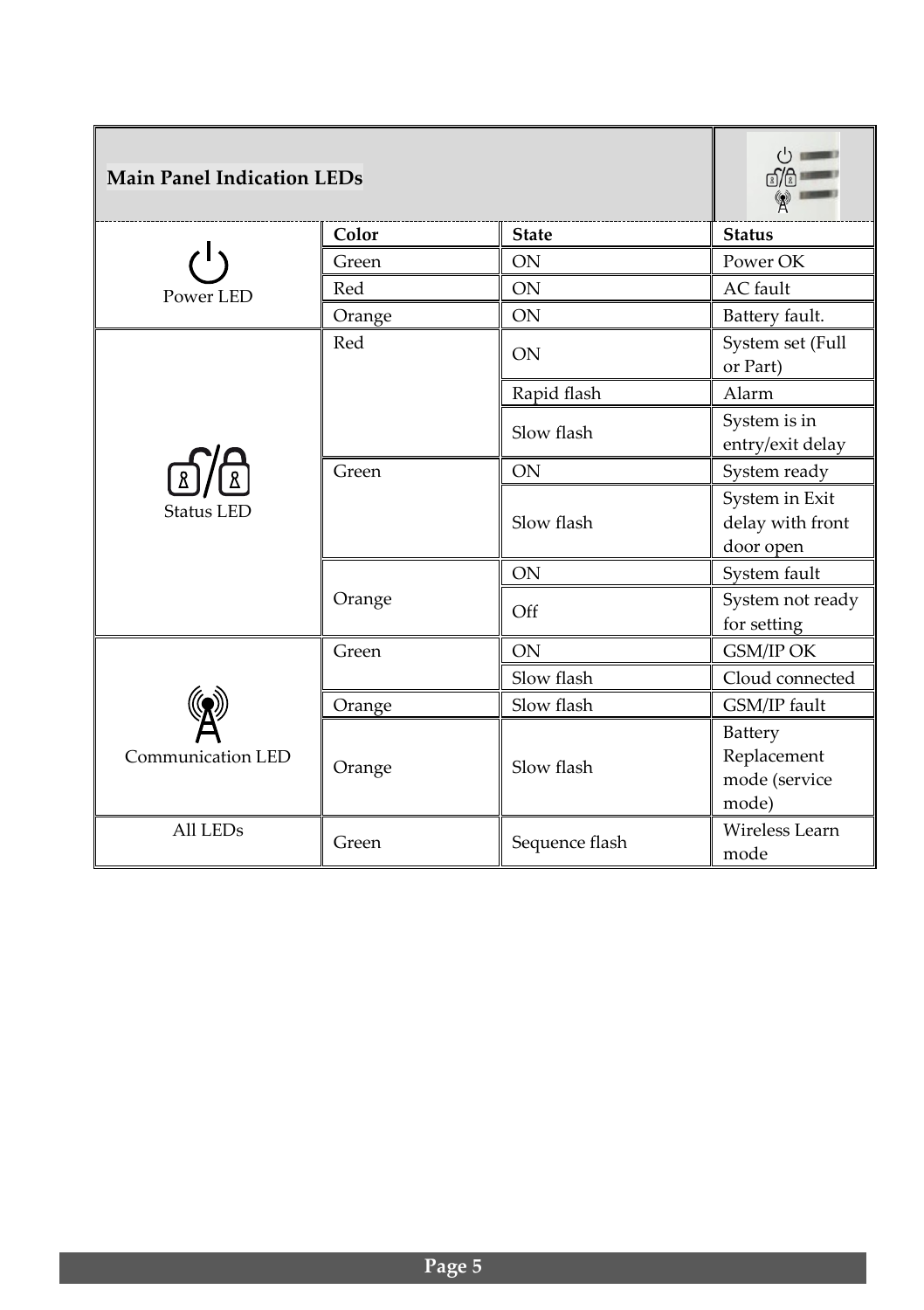| <b>Wireless Panda Keypad Icons</b>                                                                                                                                                                                                                                                                                                                                                                                                                                |                                                                                                                                        |                                                                                                                                                                                                                                                                                                                                                                                                                                                                                                                                                                      |                                                                                                                        |  |  |  |  |  |
|-------------------------------------------------------------------------------------------------------------------------------------------------------------------------------------------------------------------------------------------------------------------------------------------------------------------------------------------------------------------------------------------------------------------------------------------------------------------|----------------------------------------------------------------------------------------------------------------------------------------|----------------------------------------------------------------------------------------------------------------------------------------------------------------------------------------------------------------------------------------------------------------------------------------------------------------------------------------------------------------------------------------------------------------------------------------------------------------------------------------------------------------------------------------------------------------------|------------------------------------------------------------------------------------------------------------------------|--|--|--|--|--|
| Cloud icon<br>On: System connected to cloud.<br>Slow Flash: Cloud connectivity<br>fault.<br><b>Off:</b> No cloud connectivity                                                                                                                                                                                                                                                                                                                                     | B Set/Alarm icon<br>On: System set (Part or Full).<br>Rapid Flash: Alarm.<br>Slow Flash: System in Exit /<br>Enty Delay.<br>Off: Unset |                                                                                                                                                                                                                                                                                                                                                                                                                                                                                                                                                                      | <b>V</b> Ready icon<br>On: System ready.<br>Off: Open zones.<br>Slow Flash: Ready to set<br>with open entry/exit zone. |  |  |  |  |  |
| <b>Fault</b> icon<br>On: Fault in the system.<br>Off: System is operating<br>normally.                                                                                                                                                                                                                                                                                                                                                                            | Tamper icon<br>On: Tamper in the system.<br>Off: No tamper in the system.                                                              |                                                                                                                                                                                                                                                                                                                                                                                                                                                                                                                                                                      | <b>B</b> Stay icon<br>On: System part set or omit<br>zones.<br>Off: No omit zones.                                     |  |  |  |  |  |
| Assign and Edit Users (User Codes)                                                                                                                                                                                                                                                                                                                                                                                                                                |                                                                                                                                        | <b>Assign Proximity Tag</b>                                                                                                                                                                                                                                                                                                                                                                                                                                                                                                                                          |                                                                                                                        |  |  |  |  |  |
| 1. Press $\mathfrak{P}_{\leftarrow}$ and enter code.<br>2. Scroll to Codes/Tags, then press OK<br>3. Scroll to Access Codes, then press OK<br>4. Scroll to New/Change, then press OK<br>5. Scroll to select the <b>index number</b> (to designate<br>to a system user), then press <b>OK</b><br>6. Enter (or re-enter) the new code.<br>7. Re-enter the new code; the system beeps and<br>"Accepted" displays.<br>8. Repeat the above steps for additional codes. |                                                                                                                                        | 1. Press $\mathfrak{P}_{\leftarrow}$ and enter code.<br>2. Scroll to Codes/Tags, then press OK<br>3. Scroll to Proximity Tags, then press OK<br>4. Scroll to New/Change, then press <b>OK</b><br>5. Scroll to select the index number (to<br>designate to a proximity tag user), then<br>press <b>OK</b><br>6. Within 10 seconds, hold the proximity tag<br>at 1-2 cm from the keypad's top right<br>corner; a long beep indicates the tag has<br>been registered.<br>NOTE: If the tag was already registered, 3<br>beeps will sound, and a message will<br>display. |                                                                                                                        |  |  |  |  |  |

## **Registering to the RISCO Cloud**

#### 1. Go to **www.riscocloud.com**

- 2. Click **register.**
- 3. Complete registration form, and then press **Register**.

**Note:** Enter the full **15 digits Panel ID (numbers only)** printed on the sticker located on the side of the panel (or as printed on the package of the main panel).

- A confirmation email will be sent to the address entered.
- 4. Open the email received and click the link to activate your registration to the RISCO Cloud.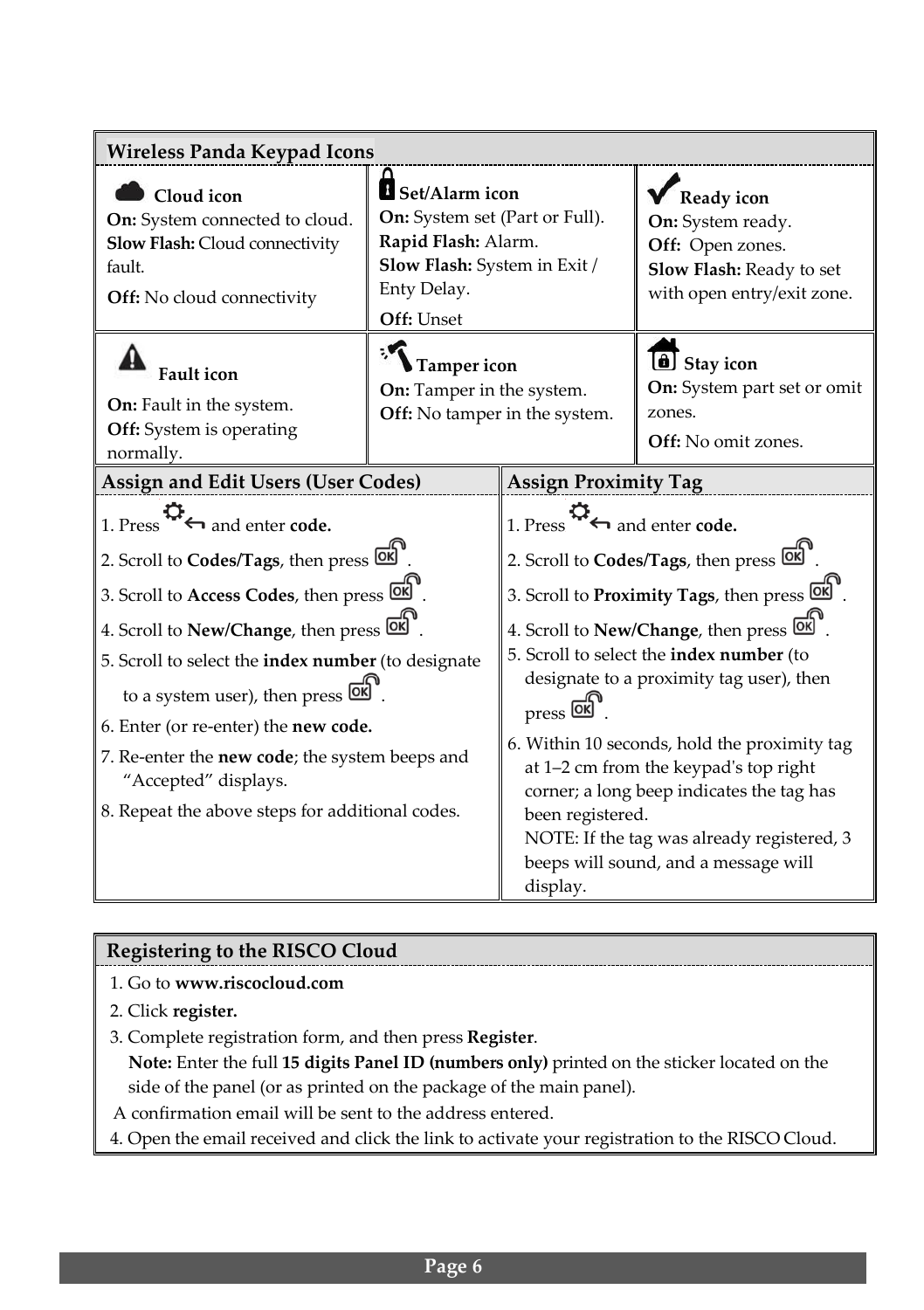## **Logging in to the RISCO Cloud / Accessing the Web User Application**

- 1. Go to **[www.riscocloud.com.](http://www.riscocloud.com/)** Enter your **User Login Name** and **password** (as defined during the registration process) and click **Login**.
- 2. Enter the site PIN code (user code) and click **Login.**

### **iRISCO Smartphone App**

Download the iRISCO Smartphone app from the Apple App store or the Google Play Store.